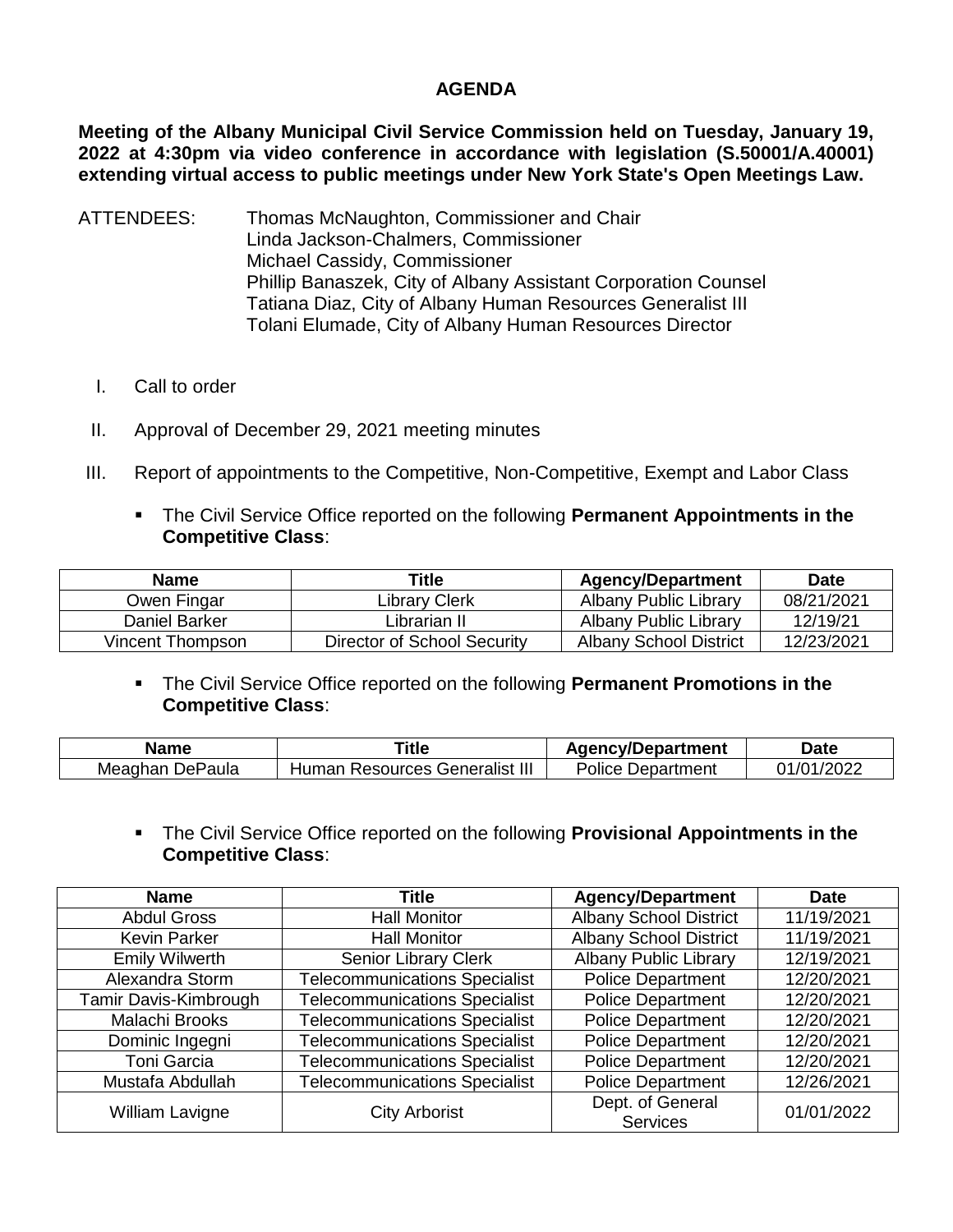| <b>Name</b>         | Title                                                  | <b>Agency/Department</b>                   | <b>Date</b> |
|---------------------|--------------------------------------------------------|--------------------------------------------|-------------|
| Justin Epstein      | <b>Communications Coordinator</b>                      | Dept. of General<br><b>Services</b>        | 01/01/2022  |
| <b>Molli Powers</b> | <b>Information Clerk III</b>                           | Dept. of General<br><b>Services</b>        | 01/01/2022  |
| Justin Schievelbein | <b>Operations Manager</b>                              | Dept. of Water & Water<br>Supply           | 01/01/2022  |
| Timothy Finnegan    | Safety & Training Coordinator                          | Dept. of General<br><b>Services</b>        | 01/01/2022  |
| <b>Trent Shaver</b> | <b>Water Treatment Plant</b><br>Maintenance Supervisor | Dept. of Water & Water<br>Supply           | 01/03/2022  |
| Nikki Jones         | <b>Purchasing Agent</b>                                | Dept. of Administrative<br><b>Services</b> | 01/24/2022  |

## The Civil Service Office reported on the following **Provisional Promotions in the Competitive Class**:

| Name           | <b>Title</b>                 | <b>Agency/Department</b>     | <b>Date</b> |
|----------------|------------------------------|------------------------------|-------------|
| Jackie Beattie | <b>Information Clerk III</b> | Dept. of General<br>Services | 01/01/2022  |

 The Civil Service Office reported on the following **Non-Competitive Class** appointments:

| <b>Name</b>         | Title              | <b>Agency/Department</b>            | <b>Date</b> |
|---------------------|--------------------|-------------------------------------|-------------|
| Issiah Cain         | Laborer I          | Dept. of General<br><b>Services</b> | 05/27/2021  |
| Cory Lee            | Laborer III        | Dept. of Water & Water<br>Supply    | 12/13/2021  |
| <b>Scott Lasher</b> | <b>Boxing Aide</b> | Dept. of Recreation                 | 01/01/2022  |

The Civil Service Office reported on the following **Labor Class** appointments:

| <b>Name</b>    | <b>Title</b>            | <b>Agency/Department</b>      | <b>Date</b> |
|----------------|-------------------------|-------------------------------|-------------|
| Lisa Berdine   | Food Service Helper     | <b>Albany School District</b> | 08/31/2021  |
| Daquan Johnson | <b>Custodial Worker</b> | <b>Albany School District</b> | 11/1/2021   |
| Victoria Ruiz  | <b>Custodial Worker</b> | Dept. of Recreation           | 12/06/2021  |
| Simon Robinson | <b>Recreation Aide</b>  | Dept. of Recreation           | 01/01/2022  |
| Darra Thomas   | <b>Recreation Aide</b>  | Dept. of Recreation           | 01//01/2022 |
| Darra Thomas   | <b>Recreation Aide</b>  | Dept. of Recreation           | 01/10/2022  |

- IV. Establishment of Eligible Lists
	- **Engineer**
	- **Recycling Specialist**
- V. Creation of New Job Specifications
	- Director of Human Resources (Albany Public Library)